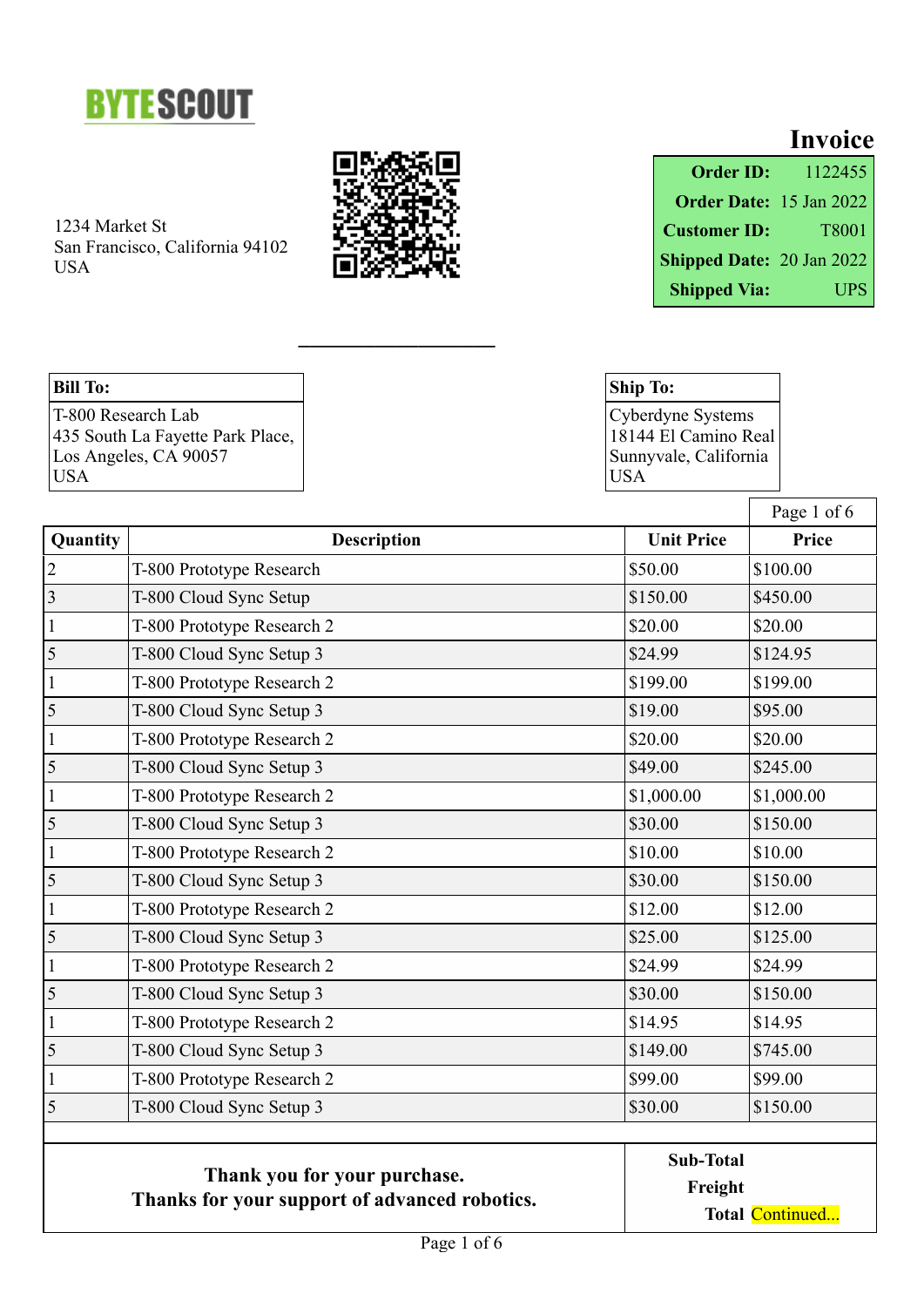



## OCR-A 123567890

# **Bill To:**

|                           | <b>Invoice</b>                 |
|---------------------------|--------------------------------|
| <b>Order ID:</b>          | 1122455                        |
|                           | <b>Order Date:</b> 15 Jan 2022 |
| <b>Customer ID:</b>       | T8001                          |
| Shipped Date: 20 Jan 2022 |                                |
| <b>Shipped Via:</b>       | <b>UPS</b>                     |

| <b>Ship To:</b>       |
|-----------------------|
| Cyberdyne Systems     |
| 18144 El Camino Real  |
| Sunnyvale, California |
| USA                   |

|                                                                               |                            |                   | Page 2 of 6     |
|-------------------------------------------------------------------------------|----------------------------|-------------------|-----------------|
| Quantity                                                                      | <b>Description</b>         | <b>Unit Price</b> | Price           |
| $\mathbf{1}$                                                                  | T-800 Prototype Research 2 | \$10.00           | \$10.00         |
| 5                                                                             | T-800 Cloud Sync Setup 3   | \$30.00           | \$150.00        |
| $\overline{4}$                                                                | T-800 Prototype Research 2 | \$100.00          | \$400.00        |
| 5                                                                             | T-800 Cloud Sync Setup 3   | \$30.00           | \$150.00        |
| 9                                                                             | T-800 Prototype Research 2 | \$10.00           | \$90.00         |
| 5                                                                             | T-800 Cloud Sync Setup 3   | \$30.00           | \$150.00        |
| 3                                                                             | T-800 Prototype Research 2 | \$10.00           | \$30.00         |
| $\overline{2}$                                                                | T-800 Cloud Sync Setup 3   | \$30.00           | \$60.00         |
| $\overline{3}$                                                                | T-800 Prototype Research 2 | \$10.00           | \$30.00         |
| $\mathfrak{Z}$                                                                | T-800 Cloud Sync Setup 3   | \$30.00           | \$90.00         |
| $\mathfrak{Z}$                                                                | T-800 Prototype Research 2 | \$3.49            | \$10.47         |
| 5                                                                             | T-800 Cloud Sync Setup 3   | \$30.00           | \$150.00        |
| $\mathbf{1}$                                                                  | T-800 Prototype Research 2 | \$10.00           | \$10.00         |
| 5                                                                             | T-800 Cloud Sync Setup 3   | \$30.00           | \$150.00        |
| $\mathbf{1}$                                                                  | T-800 Prototype Research 2 | \$10.00           | \$10.00         |
| 5                                                                             | T-800 Cloud Sync Setup 3   | \$30.00           | \$150.00        |
| $\mathbf{1}$                                                                  | T-800 Prototype Research 2 | \$10.00           | \$10.00         |
| 5                                                                             | T-800 Cloud Sync Setup 3   | \$15.00           | \$75.00         |
| $\overline{2}$                                                                | T-800 Prototype Research   | \$50.00           | \$100.00        |
| 3                                                                             | T-800 Cloud Sync Setup     | \$150.00          | \$450.00        |
| Thank you for your purchase.<br>Thanks for your support of advanced robotics. |                            | <b>Sub-Total</b>  |                 |
|                                                                               |                            | Freight           |                 |
|                                                                               |                            |                   | Total Continued |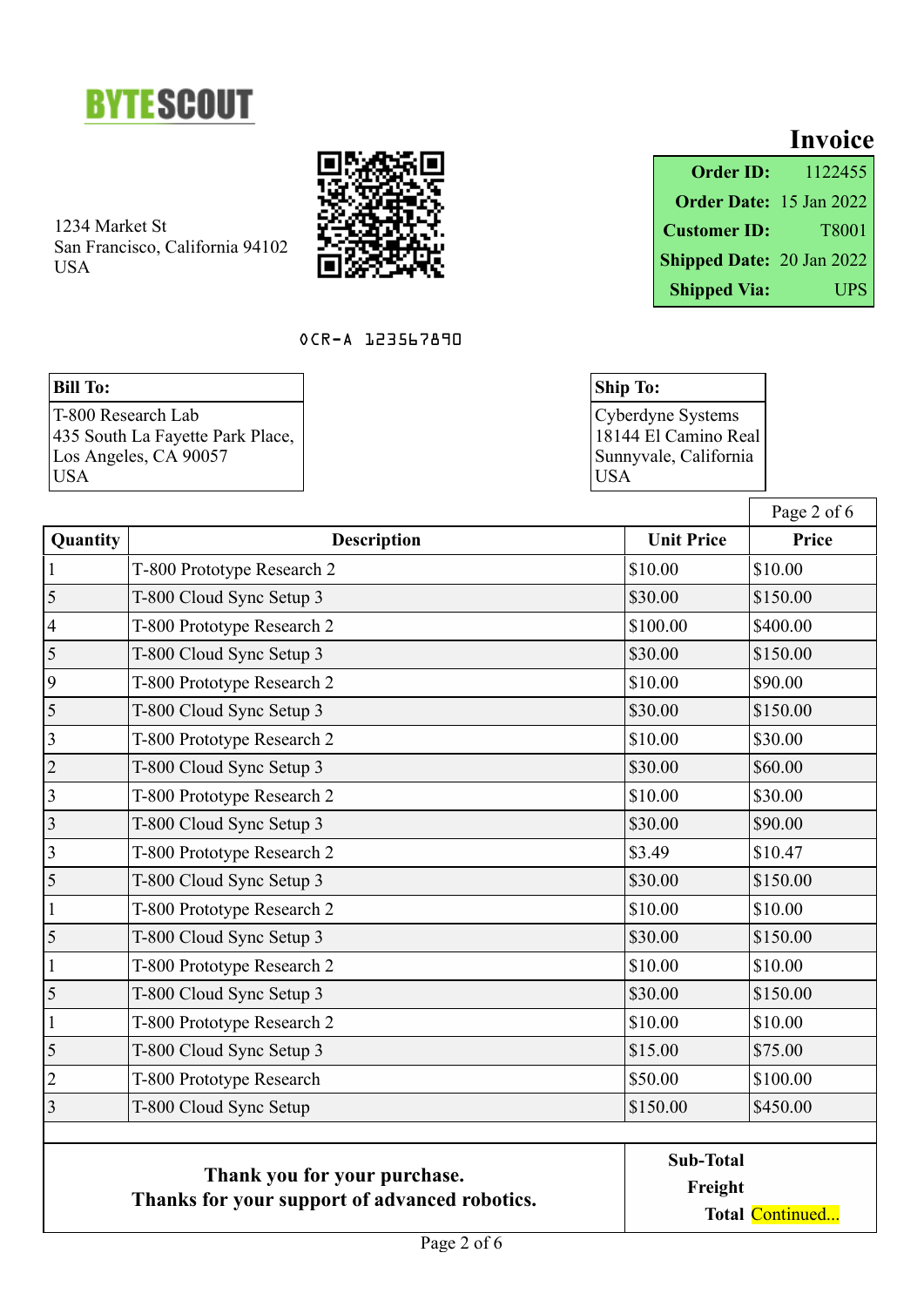



## OCR-A 123567890

# **Bill To:**

|                           | <b>Invoice</b>                 |
|---------------------------|--------------------------------|
| <b>Order ID:</b>          | 1122455                        |
|                           | <b>Order Date:</b> 15 Jan 2022 |
| <b>Customer ID:</b>       | T8001                          |
| Shipped Date: 20 Jan 2022 |                                |
| <b>Shipped Via:</b>       | <b>UPS</b>                     |

| <b>Ship To:</b>       |
|-----------------------|
| Cyberdyne Systems     |
| 18144 El Camino Real  |
| Sunnyvale, California |
| USA                   |

|                                                                               |                            |                   | Page 3 of 6     |
|-------------------------------------------------------------------------------|----------------------------|-------------------|-----------------|
| Quantity                                                                      | <b>Description</b>         | <b>Unit Price</b> | Price           |
| $\mathbf{1}$                                                                  | T-800 Prototype Research 2 | \$20.00           | \$20.00         |
| 5                                                                             | T-800 Cloud Sync Setup 3   | \$24.99           | \$124.95        |
| $\mathbf{1}$                                                                  | T-800 Prototype Research 2 | \$199.00          | \$199.00        |
| 5                                                                             | T-800 Cloud Sync Setup 3   | \$19.00           | \$95.00         |
| $\mathbf{1}$                                                                  | T-800 Prototype Research 2 | \$20.00           | \$20.00         |
| 5                                                                             | T-800 Cloud Sync Setup 3   | \$49.00           | \$245.00        |
| $\mathbf{1}$                                                                  | T-800 Prototype Research 2 | \$1,000.00        | \$1,000.00      |
| 5                                                                             | T-800 Cloud Sync Setup 3   | \$30.00           | \$150.00        |
| $\mathbf{1}$                                                                  | T-800 Prototype Research 2 | \$10.00           | \$10.00         |
| 5                                                                             | T-800 Cloud Sync Setup 3   | \$30.00           | \$150.00        |
| $\mathbf{1}$                                                                  | T-800 Prototype Research 2 | \$12.00           | \$12.00         |
| 5                                                                             | T-800 Cloud Sync Setup 3   | \$25.00           | \$125.00        |
| $\mathbf{1}$                                                                  | T-800 Prototype Research 2 | \$24.99           | \$24.99         |
| 5                                                                             | T-800 Cloud Sync Setup 3   | \$30.00           | \$150.00        |
| $\mathbf{1}$                                                                  | T-800 Prototype Research 2 | \$14.95           | \$14.95         |
| 5                                                                             | T-800 Cloud Sync Setup 3   | \$149.00          | \$745.00        |
| $\mathbf{1}$                                                                  | T-800 Prototype Research 2 | \$99.00           | \$99.00         |
| 5                                                                             | T-800 Cloud Sync Setup 3   | \$30.00           | \$150.00        |
| $\mathbf{1}$                                                                  | T-800 Prototype Research 2 | \$10.00           | \$10.00         |
| 5                                                                             | T-800 Cloud Sync Setup 3   | \$30.00           | \$150.00        |
| Thank you for your purchase.<br>Thanks for your support of advanced robotics. |                            | <b>Sub-Total</b>  |                 |
|                                                                               |                            | Freight           |                 |
|                                                                               |                            |                   | Total Continued |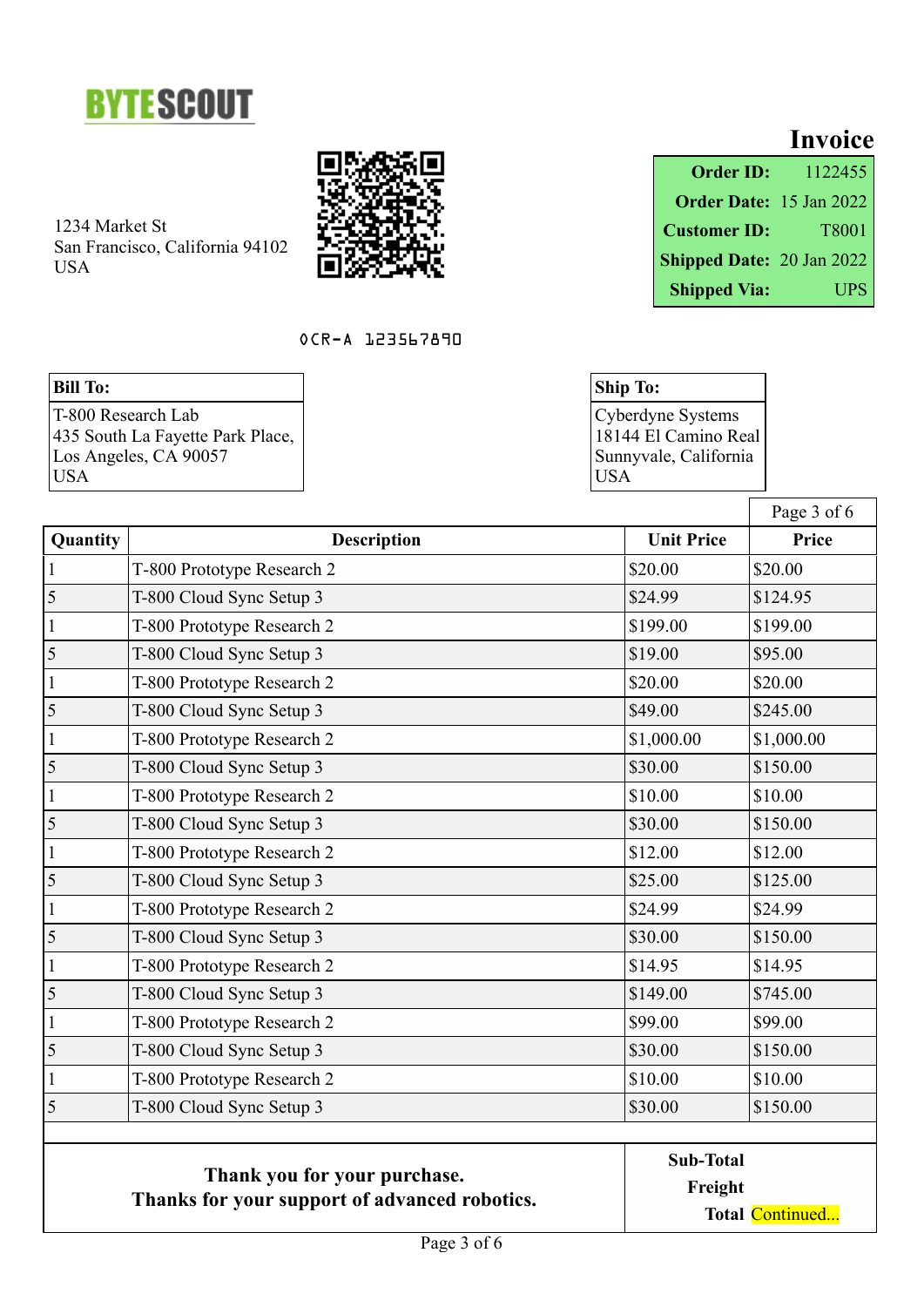



## OCR-A 123567890

# **Bill To:**

|                           | <b>Invoice</b>          |
|---------------------------|-------------------------|
| <b>Order ID:</b>          | 1122455                 |
|                           | Order Date: 15 Jan 2022 |
| <b>Customer ID:</b>       | T8001                   |
| Shipped Date: 20 Jan 2022 |                         |
| <b>Shipped Via:</b>       | <b>UPS</b>              |

| <b>Ship To:</b>       |
|-----------------------|
| Cyberdyne Systems     |
| 18144 El Camino Real  |
| Sunnyvale, California |
| USA                   |

|                                               |                              |                   | Page 4 of 6     |
|-----------------------------------------------|------------------------------|-------------------|-----------------|
| Quantity                                      | <b>Description</b>           | <b>Unit Price</b> | Price           |
| $\overline{4}$                                | T-800 Prototype Research 2   | \$100.00          | \$400.00        |
| $\overline{5}$                                | T-800 Cloud Sync Setup 3     | \$30.00           | \$150.00        |
| 9                                             | T-800 Prototype Research 2   | \$10.00           | \$90.00         |
| 5                                             | T-800 Cloud Sync Setup 3     | \$30.00           | \$150.00        |
| $\overline{3}$                                | T-800 Prototype Research 2   | \$10.00           | \$30.00         |
| $\overline{c}$                                | T-800 Cloud Sync Setup 3     | \$30.00           | \$60.00         |
| $\overline{3}$                                | T-800 Prototype Research 2   | \$10.00           | \$30.00         |
| $\overline{3}$                                | T-800 Cloud Sync Setup 3     | \$30.00           | \$90.00         |
| $\overline{3}$                                | T-800 Prototype Research 2   | \$3.49            | \$10.47         |
| 5                                             | T-800 Cloud Sync Setup 3     | \$30.00           | \$150.00        |
| $\mathbf 1$                                   | T-800 Prototype Research 2   | \$10.00           | \$10.00         |
| 5                                             | T-800 Cloud Sync Setup 3     | \$30.00           | \$150.00        |
| $\mathbf{1}$                                  | T-800 Prototype Research 2   | \$10.00           | \$10.00         |
| 5                                             | T-800 Cloud Sync Setup 3     | \$30.00           | \$150.00        |
| $\mathbf{1}$                                  | T-800 Prototype Research 2   | \$10.00           | \$10.00         |
| $\overline{2}$                                | T-800 Prototype Research     | \$50.00           | \$100.00        |
| 3                                             | T-800 Cloud Sync Setup       | \$150.00          | \$450.00        |
| $\mathbf{1}$                                  | T-800 Prototype Research 2   | \$20.00           | \$20.00         |
| 5                                             | T-800 Cloud Sync Setup 3     | \$24.99           | \$124.95        |
| $\mathbf{1}$                                  | T-800 Prototype Research 2   | \$199.00          | \$199.00        |
|                                               |                              | <b>Sub-Total</b>  |                 |
|                                               | Thank you for your purchase. |                   | Freight         |
| Thanks for your support of advanced robotics. |                              |                   | Total Continued |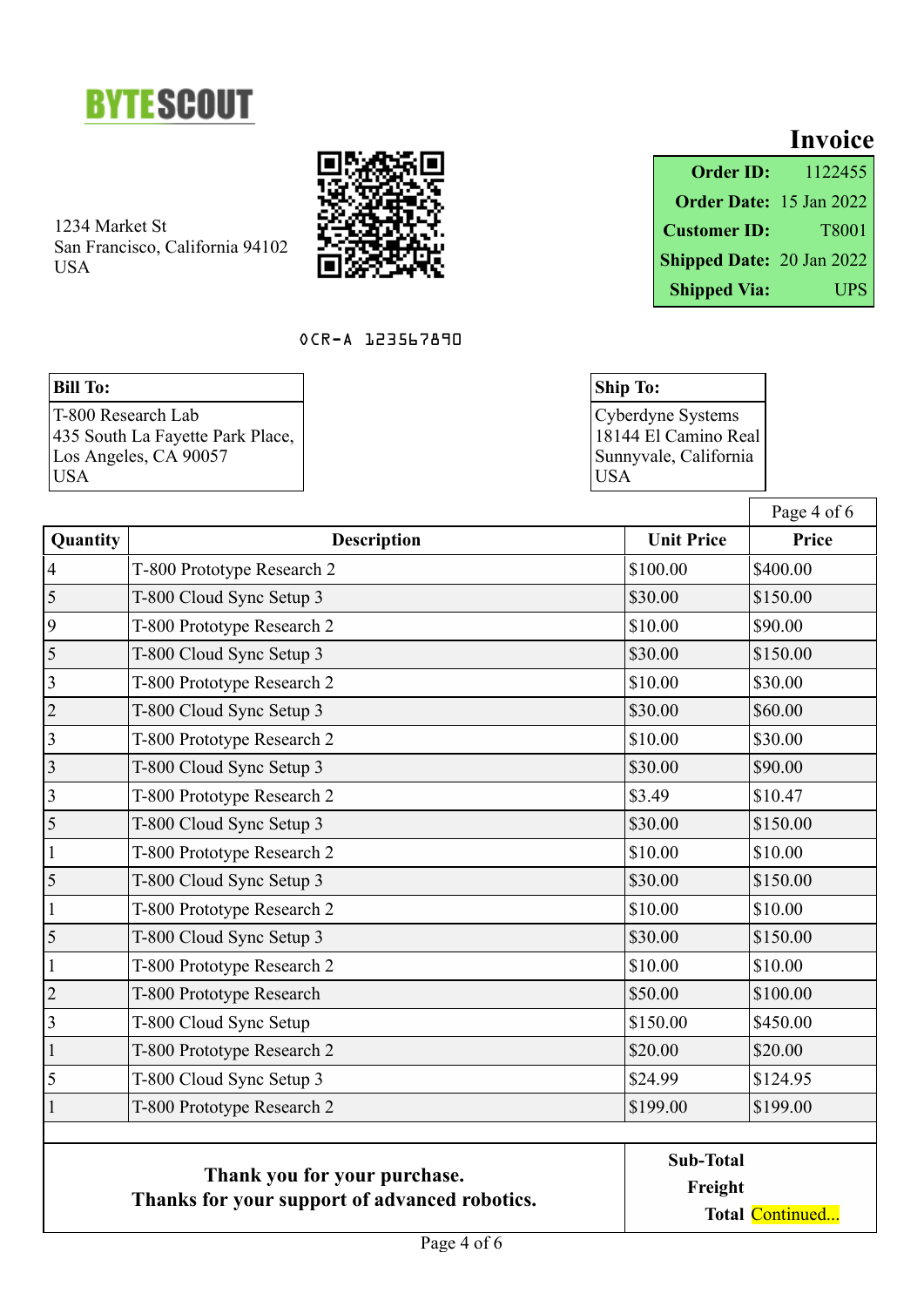



#### OCR-A 123567890

# **Bill To:**

|                           | <b>Invoice</b>          |
|---------------------------|-------------------------|
| <b>Order ID:</b>          | 1122455                 |
|                           | Order Date: 15 Jan 2022 |
| <b>Customer ID:</b>       | T8001                   |
| Shipped Date: 20 Jan 2022 |                         |
| <b>Shipped Via:</b>       | UPS                     |

| <b>Ship To:</b>       |
|-----------------------|
| Cyberdyne Systems     |
| 18144 El Camino Real  |
| Sunnyvale, California |
| USA                   |

|                          |                                                                               |                   | Page 5 of 6     |  |
|--------------------------|-------------------------------------------------------------------------------|-------------------|-----------------|--|
| Quantity                 | <b>Description</b>                                                            | <b>Unit Price</b> | Price           |  |
| 5                        | T-800 Cloud Sync Setup 3                                                      | \$19.00           | \$95.00         |  |
| $\mathbf{1}$             | T-800 Prototype Research 2                                                    | \$20.00           | \$20.00         |  |
| 5                        | T-800 Cloud Sync Setup 3                                                      | \$49.00           | \$245.00        |  |
| $\mathbf{1}$             | T-800 Prototype Research 2                                                    | \$1,000.00        | \$1,000.00      |  |
| 5                        | T-800 Cloud Sync Setup 3                                                      | \$30.00           | \$150.00        |  |
| $\mathbf{1}$             | T-800 Prototype Research 2                                                    | \$10.00           | \$10.00         |  |
| 5                        | T-800 Cloud Sync Setup 3                                                      | \$30.00           | \$150.00        |  |
| $\mathbf{1}$             | T-800 Prototype Research 2                                                    | \$12.00           | \$12.00         |  |
| 5                        | T-800 Cloud Sync Setup 3                                                      | \$25.00           | \$125.00        |  |
| $\mathbf{1}$             | T-800 Prototype Research 2                                                    | \$24.99           | \$24.99         |  |
| 5                        | T-800 Cloud Sync Setup 3                                                      | \$30.00           | \$150.00        |  |
| $\mathbf{1}$             | T-800 Prototype Research 2                                                    | \$14.95           | \$14.95         |  |
| 5                        | T-800 Cloud Sync Setup 3                                                      | \$149.00          | \$745.00        |  |
| $\mathbf{1}$             | T-800 Prototype Research 2                                                    | \$99.00           | \$99.00         |  |
| 5                        | T-800 Cloud Sync Setup 3                                                      | \$30.00           | \$150.00        |  |
| $\mathbf{1}$             | T-800 Prototype Research 2                                                    | \$10.00           | \$10.00         |  |
| 5                        | T-800 Cloud Sync Setup 3                                                      | \$30.00           | \$150.00        |  |
| $\overline{\mathcal{L}}$ | T-800 Prototype Research 2                                                    | \$100.00          | \$400.00        |  |
| 5                        | T-800 Cloud Sync Setup 3                                                      | \$30.00           | \$150.00        |  |
| 9                        | T-800 Prototype Research 2                                                    | \$10.00           | \$90.00         |  |
|                          |                                                                               | <b>Sub-Total</b>  |                 |  |
|                          | Thank you for your purchase.<br>Thanks for your support of advanced robotics. | Freight           |                 |  |
|                          |                                                                               |                   | Total Continued |  |